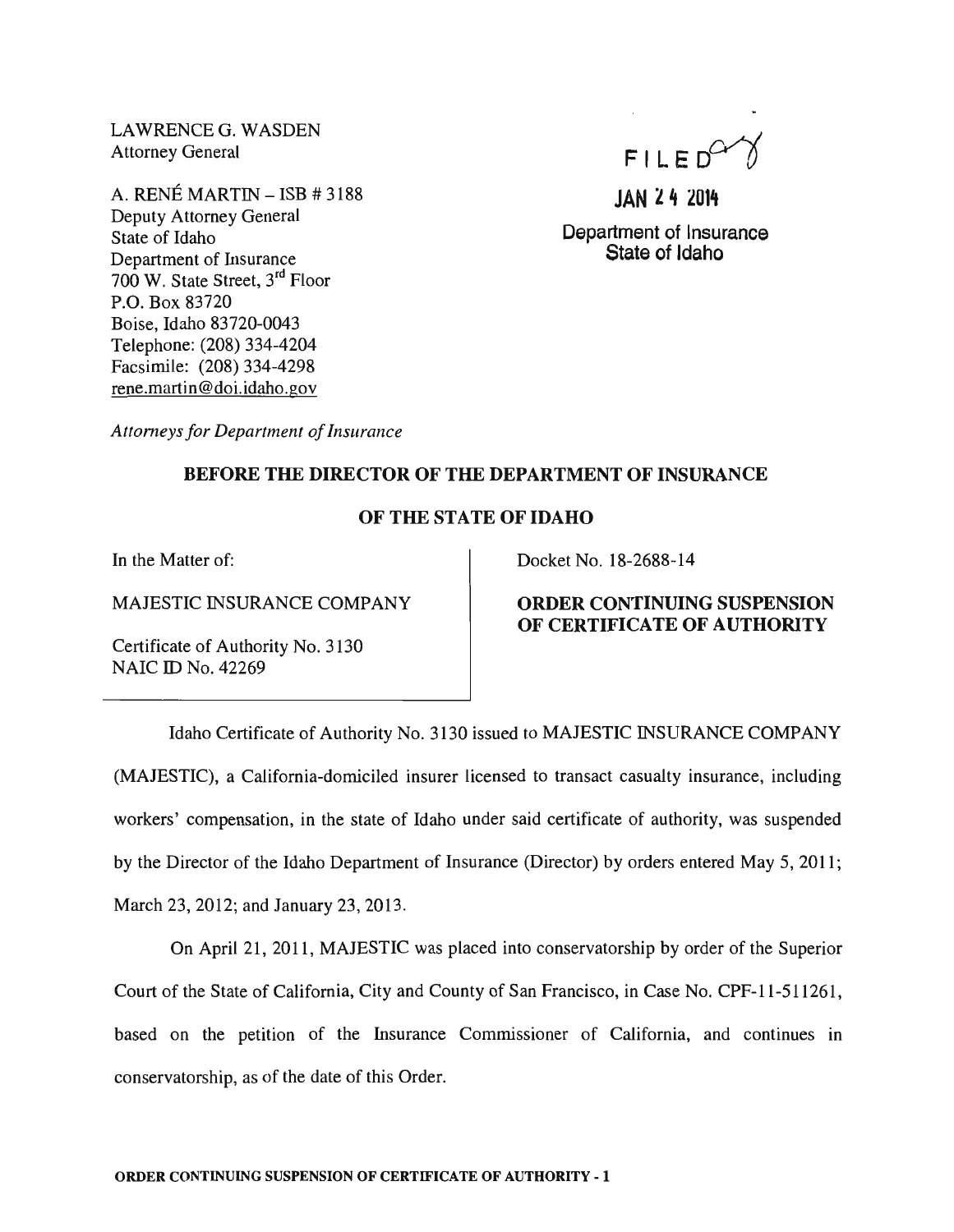The Director, having reviewed the foregoing and the requirements of Idaho Code § 41-327, and good cause appearing therefor,

NOW, THEREFORE, IT IS HEREBY ORDERED, pursuant to Idaho Code § 41-327(3), that Certificate of Authority No. 3130 issued to MAJESTIC be CONTINUED IN SUSPENSION, effective immediately, for a period of one (1) year from the date of this order. The Director may terminate the suspension sooner if the cause for said suspension is corrected and MAJESTIC is otherwise in compliance with title 41, Idaho Code.

IT IS FURTHER ORDERED that MAJESTIC shall comply with the requirements of Idaho Code § 41-329, including § 41 -329(2), which states: "During the suspension period the insurer shall not solicit or write any new business in this state, but shall file its annual statement, pay fees, licenses, and taxes as required under this code, and may service its business already in force in this state, as if the certificate of authority had continued in force."

IT IS FURTHER ORDERED, pursuant to Idaho Code § 41-330(1), that, within four (4) days after notice of this suspension is provided, MAJESTIC shall notify, by any available means, every person authorized to write business in the state of Idaho by said insurance company, to immediately cease to write any further insurance business for MAJESTIC in Idaho, unless MAJESTIC has already taken such action pursuant to prior order of suspension by the Director. DATED this  $\frac{\lambda}{\sqrt{d}}$  day of January, 2014.

> STATE OF IDAHO DEPARTMENT OF INSURA

Chan feel WILLIAM W. DEAI Director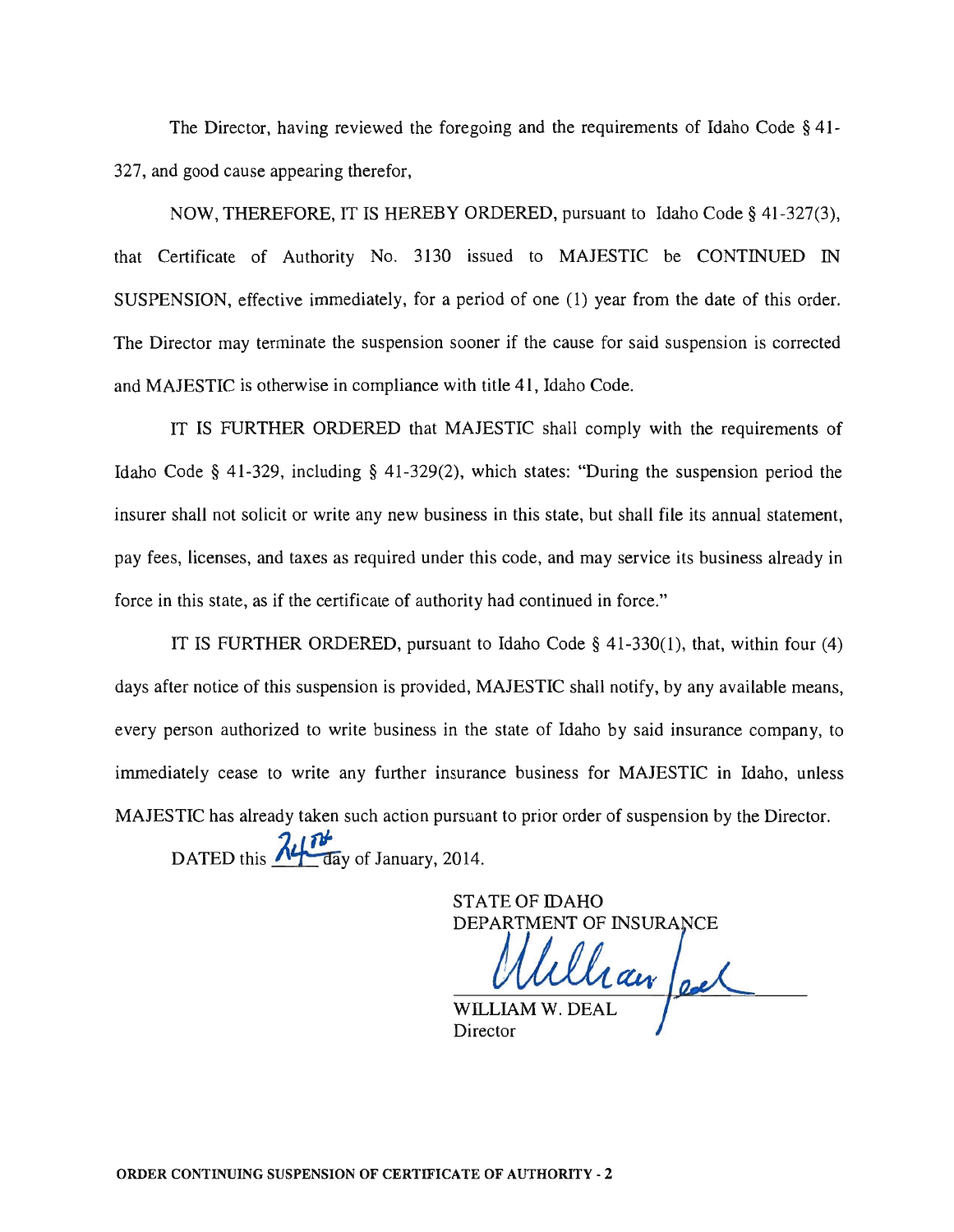### NOTIFICATION OF RIGHTS

This is a final order of the Director. Any party may file a motion for reconsideration of this final order within fourteen (14) days of the service date of this order. The agency will dispose of the petition for reconsideration within twenty-one (21) days of its receipt, or the petition will be considered denied by operation of law. *See* Idaho Code § 67-5246(4).

Pursuant to Idaho Code §§ 67-5270 and 67-5272, any party aggrieved by this final order or orders previously issued in this case may appeal this final order and all previously issued orders in this case to district court by filing a petition in the district court of the county in which:

- i. A hearing was held,
- ii. The final agency action was taken,
- iii. The party seeking review of the order resides, or operates its principal place of business in Idaho, or
- iv. The real property or personal property that was the subject of the agency action is located.

An appeal must be filed within twenty-eight (28) days of (a) the service date of this final order, (b) an order denying petition for reconsideration, or (c) the failure within twenty-one (21) days to grant or deny a petition for reconsideration, whichever is later. *See* Idaho Code § 67-5273. The filing of an appeal to district court does not itself stay the effectiveness or enforcement of the order under appeal.